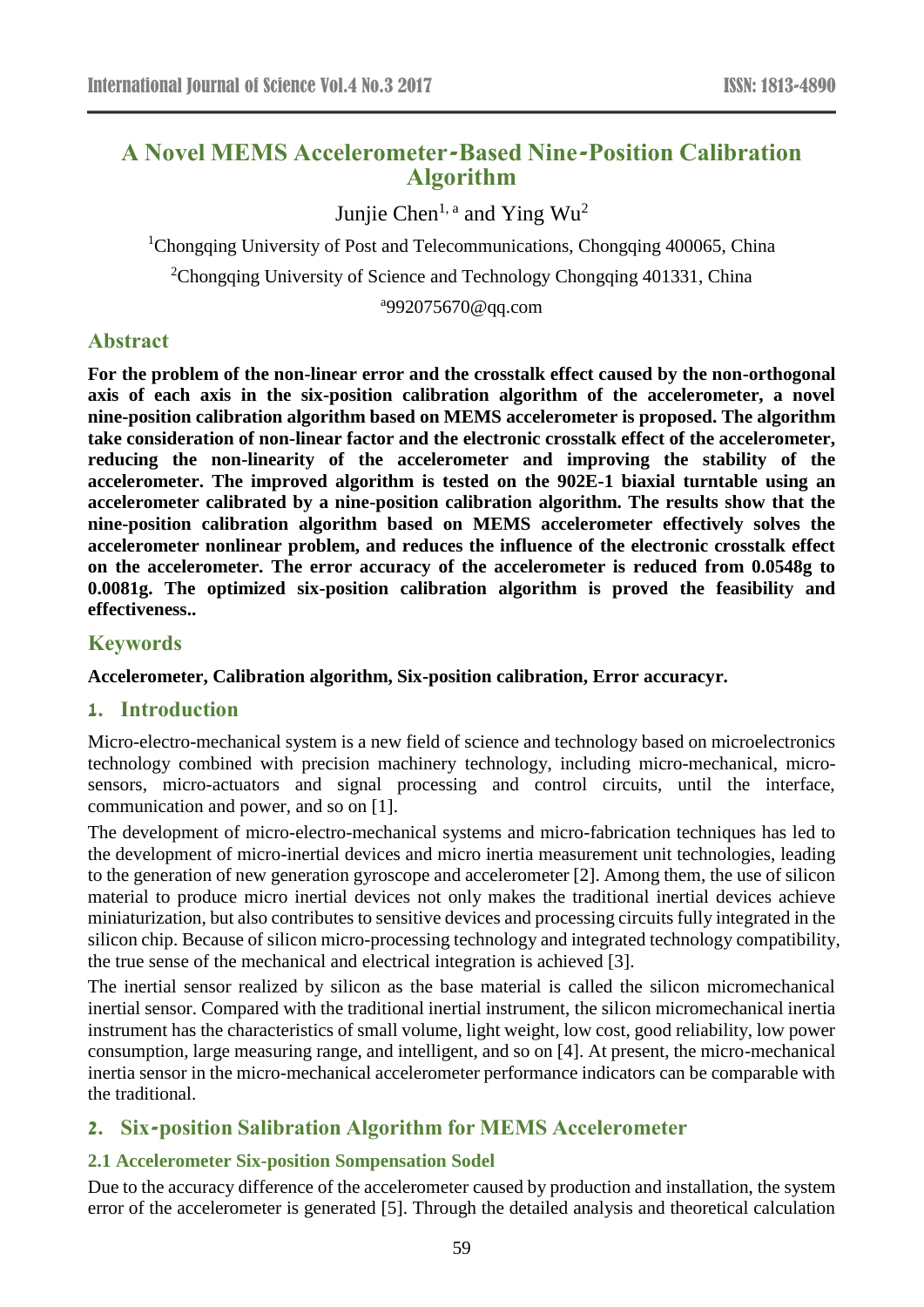of the system error of the accelerometer, the error model is established. The model establishment block diagram is shown in Fig.1.



Fig.1 The six- position error model of MEMS inertial accelerometer

The PCB board error and manual error when the sensor are patched on the PCB board led the three axes of the sensor to be not sufficiently orthogonal in the three-dimensional space, which brings about systematic errors, called non-orthogonal errors. A bias is a fixed difference in the measured value from the theoretical value. Ideally, the scale factor is 1. However, because the integrated amplifier in the sensor is not completely symmetrical and the differences between the signal line on the PCB board cause inconsistency in the signal attenuation, scale factor from the system measures have a deviation from the theoretical value.

So the six-position compensation equation for the accelerometer is as follows:

$$
\begin{bmatrix} A_{x} \\ A_{y} \\ A_{z} \end{bmatrix} = \begin{bmatrix} a_{x0} \\ a_{y0} \\ a_{z0} \end{bmatrix} + \begin{bmatrix} S_{ax} & K_{ax1} & K_{ax2} \\ K_{ay1} & S_{ay} & K_{ay2} \\ K_{az1} & K_{az2} & S_{az} \end{bmatrix} \begin{bmatrix} a_{x} \\ a_{y} \\ a_{z} \end{bmatrix} + \begin{bmatrix} K_{ax3} & 0 & 0 \\ 0 & K_{ay3} & 0 \\ 0 & 0 & K_{az3} \end{bmatrix} \begin{bmatrix} a_{x}^{2} \\ a_{y}^{2} \\ a_{z}^{2} \end{bmatrix}
$$
 (1)

where  $A_x \sim A_z$  is the measured value of the accelerometer, whose unit is  $g: a_{x0} \sim a_{z0}$  is the zero deviation of the accelerometer, whose unit is  $g : S_{ax} \sim S_{az}$  is the accelerometer scale factor;  $K_{ax1} \sim K_{az1}$  is the accelerometer installation error coefficient;  $K_{ax2} \sim K_{az2}$  is the accelerometer installation error coefficient;  $K_{ax3} \sim K_{az3}$  is the error factor of the accelerometer quadratic, whose unit is  $g^{-1}$ .

### **2.2 Accelerometer six-position calibration**

According to the error model equation of the MEMS accelerometer, the six-position method is used to determine the error model coefficient of the acceleration sensor, so as to realize the compensation and calibration of the accelerometer error [6].

| Position | Axis orientation |         |        | Gravitational acceleration/g |        |        |
|----------|------------------|---------|--------|------------------------------|--------|--------|
|          | X axis           | Y axis  | Z axis | X axis                       | Y axis | Z axis |
|          | East             | Heaven  | South  | $\theta$                     | - 1    |        |
|          | Western          | Land    | South  |                              |        |        |
|          | East             | North   | Heaven |                              |        |        |
|          | South            | Western | Land   |                              |        |        |
|          | Land             | East    | South  |                              |        |        |
|          | Heaven           | Western | South  | -                            |        |        |

Table 1. The six-positions of each position of gravity acceleration

The six-position method according to the location shown in Tab.1, the sensor node stationary level is fixed on the dual-axis turntable, as shown in Fig.2. The static output data in six-positions of the three-axis accelerometer are measured respectively. According to Eq.1, the error coefficient of the three-axis accelerometer can be get. Then substituting it into the Eq.1, the corrected output data of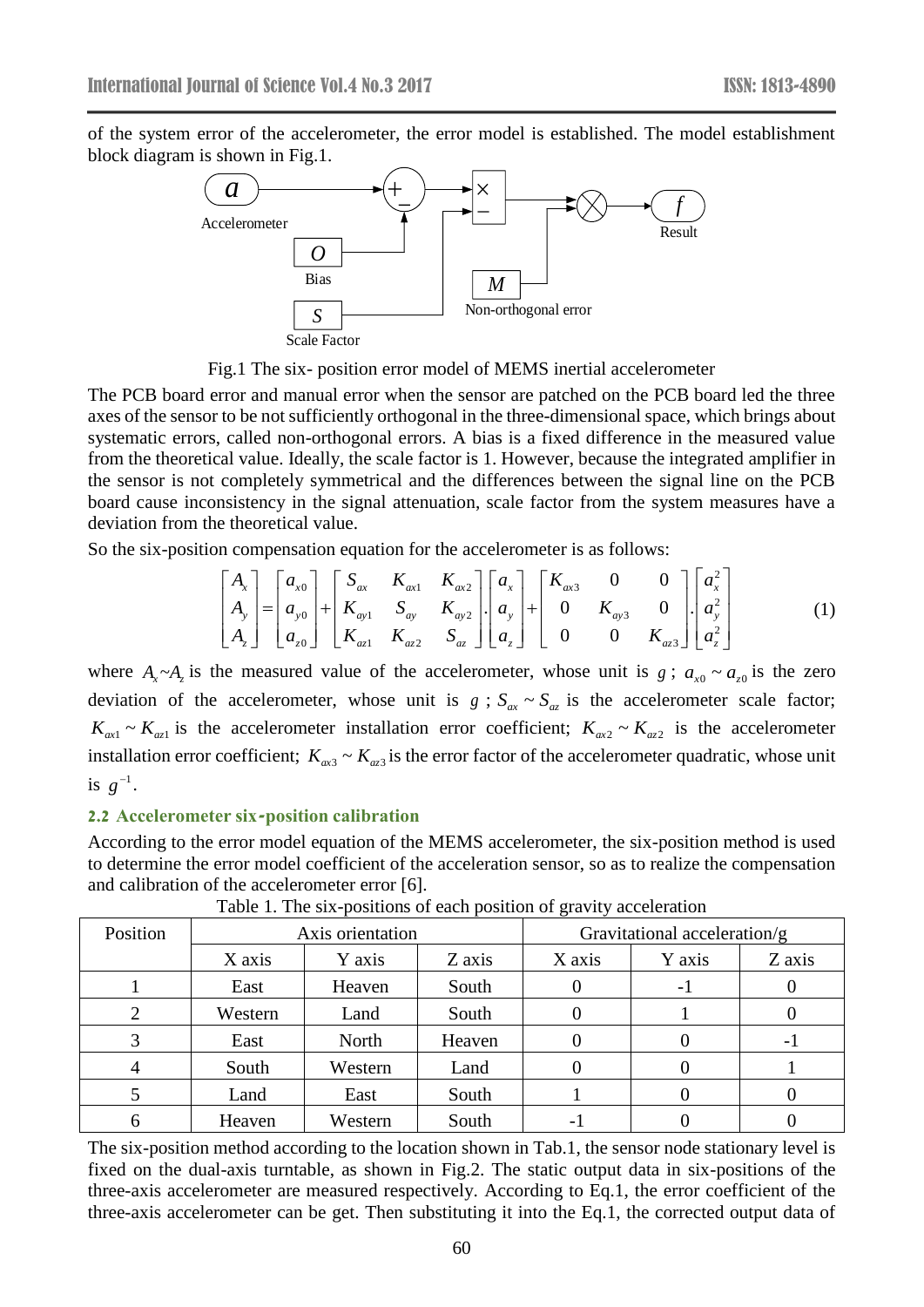three-axis acceleration is obtained. Whereas the six-position calibration model only considers the linear error of the three-axis accelerometer, without considering the non-linearity error and non-orthogonal crosstalk effects of the three-axis accelerometer in the tilt state,. Therefore, the nine-position calibration method is proposed for the above deficiencies.



Fig.2 The biaxial test turntable

## **3. Optimization of six-position error compensation model**

#### **3.1 Nine-position error compensation model**

In the six-position error compensation model, the scale factor, zero bias, installation error coefficient and quadratic error of the three-axis accelerometer are calibrated. In the calculation process, the quadratic error factor is large and its general actual value is about  $10^{-4}$ , so it can be ignored. When the three-axis accelerometer are calibrated in the six-position, only six orthogonal surfaces are calibrated without considering the non-linearity error and the crosstalk effect caused by non-orthogonal of the three-axis accelerometer in the tilted state. The nine-position error compensation model is shown in Fig.3.



Fig.3 The nine-position error model of MEMS inertial accelerometer

In order to further optimize the accelerometer performance and improve the accuracy of accelerometer measurement, a nine-position error compensation model based on MEMS accelerometer is proposed. The nine-position error model expression is

$$
=A=S(V-O)
$$
 (2)

where  $V^T = \begin{bmatrix} v_x & v_y & v_z \end{bmatrix}$  represents the output data of the axes before the accelerometer is calibrated, whose unit is g; the accelerometer vector  $A^T = \begin{bmatrix} A_x & A_y & A_z \end{bmatrix}$  is defined as the actual output of the accelerometer after the accelerometer calibration, whose unit is *g* , where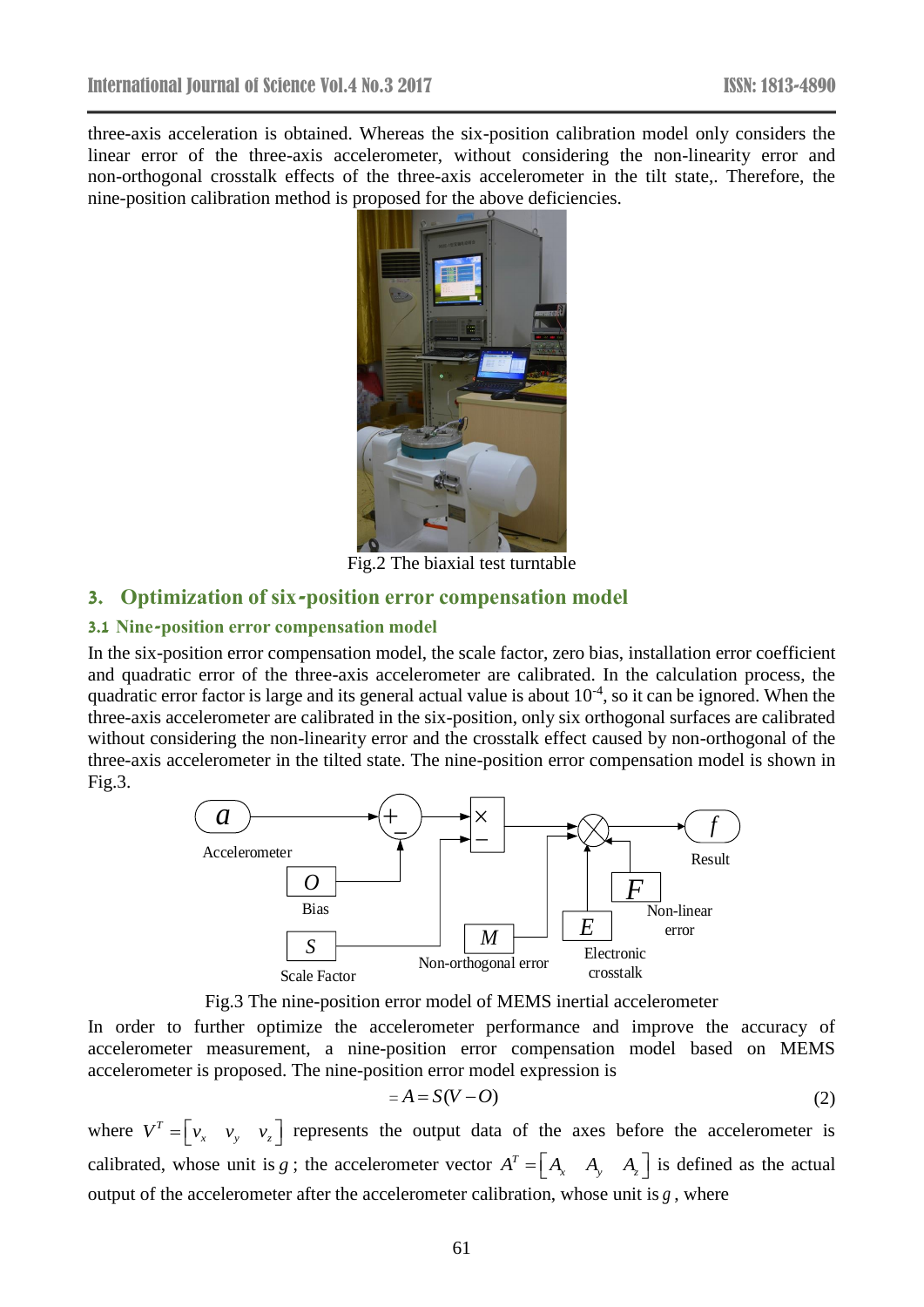$$
S = \begin{bmatrix} S_{xx} & S_{xy} & S_{xz} \\ S_{yx} & S_{yy} & S_{yz} \\ S_{zx} & S_{zy} & S_{zz} \end{bmatrix}, \quad O = \begin{bmatrix} O_x \\ O_y \\ O_z \end{bmatrix} \tag{3}
$$

where the matrices  $S$  and  $O$  represent scale factor and zero bias in the accelerometer. The diagonal elements of the matrices *S* represent the scale factors along the three axes. The other elements of the matrices *S* are called cross-axis factors, a description of the crosstalk effect caused by the matrices 3 are called cross-axisticators, a description of the crosstant effect caused by the non-orthogonal of the MEMS accelerometer [7-8]. In the ideal case,  $S_{xy} = S_{yx} = S_{xz} = S_{yz} = S_{xy} = 0$ . According to the chip data sheet, their error reaches 2% of the accelerometer measurement range in the actual situation, as reported in Tab.2.

#### **3.2 Accelerometer nine-position calibration**

Under the ideal static conditions, the modulus of accelerometer is equal to the gravitational acceleration g, that is

$$
\sqrt{a_x^2 + a_y^2 + a_z^2} = g \tag{4}
$$

In order to calculate the matrix *S* of nine independent parameters, the MEMS accelerometer is placed in nine different positions and remains stationary. The six- position has been described above, and the other three positions, listed as east-north-day, west-land-south and heaven–west-south, respectively, are obliquely fixed on the turntable with a certain angle, as show in Fig.4



Fig.4 The data acquisition from accelerometer in tilt state

In this paper, Defining the square error of the MEMS accelerometer as  $e_k^2$  $e_k^2$ , which is the difference between the sum of the squares of the actual output of the accelerometer and the square of the earth's gravity acceleration at *k*-th , as follows:

c-th, as follows:  
\n
$$
e_{k}^{2} = a_{x}^{2} + a_{y}^{2} + a_{z}^{2} - g^{2}
$$
\n
$$
= \sum_{i=x,y,z} \left\{ \sum_{j=x,y,z} \left[ S_{ij} \cdot (V_{j,k} - O_{j}) \right]^{2} \right\} - g^{2}
$$
\n(5)

where  $V_{j,k}$  is the output of j-th axis in the MEMS accelerometer at the time k-th,  $S_{xy} = S_{yx}$ ,  $S_{xz} = S_{zx}$ ,  $S_{yz} = S_{zy}$ . By accumulating the error  $e_k^2$  $e_k^2$  of the MEMS accelerometer, the cumulative mean error E is obtained as

$$
E = E\left(O_x \quad O_y \quad O_z \quad S_{xx} \quad S_{yy} \quad S_{zz} \quad S_{xy} \quad S_{xz} \quad S_{yz}\right) = \frac{\sum_{k=1}^{N} e_k^2}{N}
$$
(6)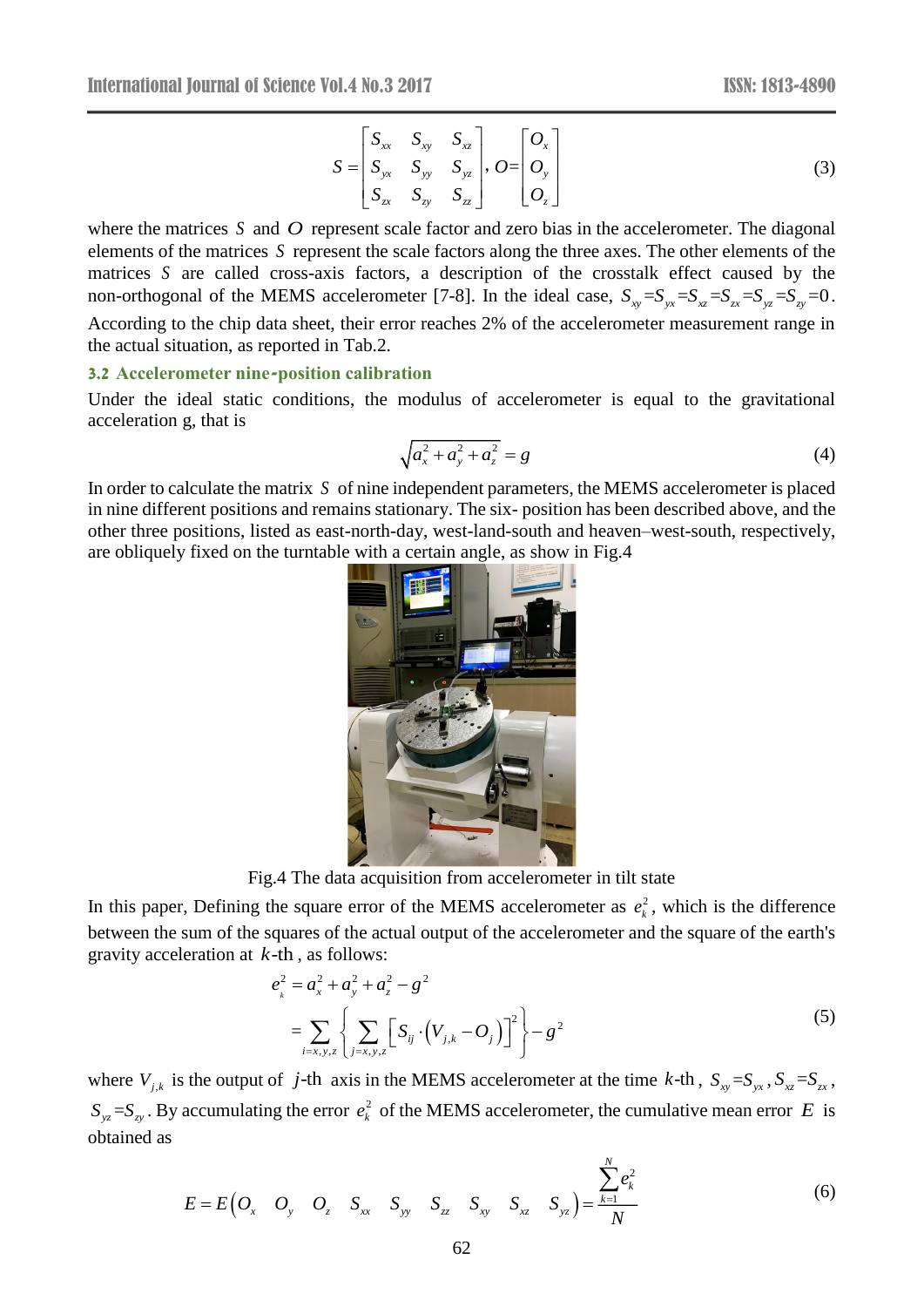The above equation is a nonlinear equation for the accelerometer parameters  $S$  and  $O$ . When the cumulative mean square error  $E$  of the accelerometer is minimized, the sensor parameters are determined [9]. The Gauss-Newton nonlinear optimization method is used to calculate the parameter. The method is an iterative optimization program that guarantees the second convergence. According to the sensor chip manual to determine an initial estimate, the iterative update equation is

$$
x^{t+1} = x^t - \alpha \cdot H^{-1}(x^t) \cdot J(x^t)
$$
 (7)

where  $x^t$  is the unknown vector of the t-th iteration, containing nine variables:

$$
x' = \begin{bmatrix} x_1, & \cdots, & x_9 \end{bmatrix} = \begin{bmatrix} O_x & O_y & O_z & S_{xx} & S_{yy} & S_{zz} & S_{xy} & S_{xz} & S_{yz} \end{bmatrix}'
$$

where  $J(x^i)$  and  $H(x^i)$  are the Jacobian matrices and the Hessian matrices of the error *E* respectively, defined as follows:

$$
J(x^t) = \left[\frac{\partial E}{\partial x_1}, \cdots, \frac{\partial E}{\partial x_9}\right], \quad H(x^t) = \left\{ h_{ij} = \frac{\partial^2 E}{\partial x_i \partial x_j} \right\}
$$
(8)

where  $\alpha$  is a damping coefficient less than 1 and is calculated by a linear search procedure at each iteration[9].The iteration is stopped when the following convergence criterion is satisfied:

$$
\max\left\{\left|\frac{x_l^t - x_l^{t-1}}{(x_l^t + x_l^{t-1})/2}\right|\right\} < \varepsilon\tag{9}
$$

According to experience, the  $\varepsilon$  is a threshold, is usually set to 1.6×10<sup>-6</sup>. Through nine iterations, the parameters can meet the experimental requirements.The final values of the parameters are determined. Through Eq.5 and Eq.6 to determine the accuracy of the parameters [10]

## **4. Experiment process and result analysis**

### **4.1 Experiment platform**

In order to verify whether the nine-position error compensation model can accurately reflect the output characteristics of the accelerometer, the MPU6050 and 902E-1 high-precision dual-axis turntable will be used as the experimental platform, as shown in Fig.5.

The 902E-1 type biaxial test table mainly consists of two parts, such as mechanical bed and monitoring system components, mainly for inertial component parts, INS static test and calibration.



(a) Biaxial test turntable (b) MPU6050 test module Fig.5 902E-1 biaxial test turntable

The MPU6050 integrated MEMS three-axis gyroscope, MEMS three-axis accelerometer and built-in data motion processor. The operating voltage is from 2.375v to 3.46V. The related characteristics of MPU6050 are shown in Tab.2.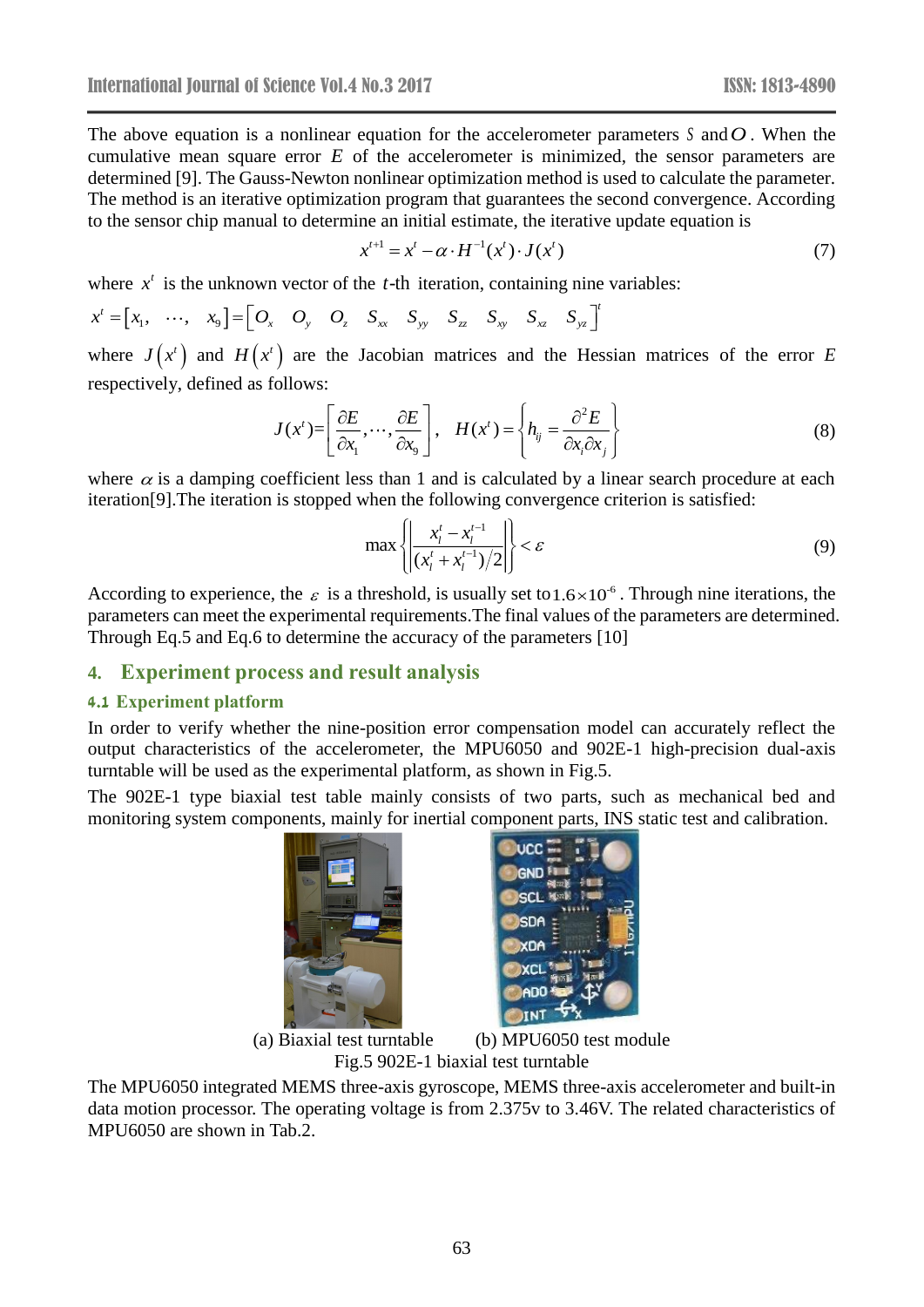|                          | accelerometer sensitivity    |           |       |
|--------------------------|------------------------------|-----------|-------|
| parameter                | conditions                   | value     | units |
|                          | ACCEL_FS=0                   | $\pm 2$   | g     |
| full-scale range         | ACCEL_FS=1                   | ±4        | g     |
|                          | ACCEL FS=2                   | $\pm 8$   | g     |
|                          | ACCEL_FS=3                   | ±16       | g     |
|                          | ACCEL_FS=0                   | 16384     | LSB/g |
|                          | ACCEL FS=1                   | 8192      | LSB/g |
| sensitivity scale factor | ACCEL_FS=2                   | 4096      | LSB/g |
|                          | ACCEL FS=3                   | 2048      | LSB/g |
| nonlinearity             | best fit straight line       | $\pm 0.5$ | $\%$  |
| cross-axis sensitivity   |                              | $\pm 2$   | $\%$  |
|                          | component-level, all axes    | $\pm 25$  |       |
| initial tolerance        | board-level, all axes<br>±50 |           | mg    |

## Table 2. MPU6050's performance table

### **4.2 Experimental process**

The nine-position error compensation model of the MEMS accelerometer is tested as follows:

Step 1: The MPU6050 to be tested in the axial vertical is fixed on the dual-axis turntable. First, the axial to be tested in the sensor node are fixed on the dual-axis turntable, as shown in Fig. 2.

Step 2: The sensor node is connected and preheated for one minute. The output at the location of the accelerometer is saved in serial assistant of the host computer. The sampling frequency of set as 50Hz and the sampling time is three minutes.

Step 3: The sensor node is de-energized and cooled for 30 seconds at room temperature. Then repeat the step 1 and step 2 to collect the output data form another position in the accelerometer, until the accelerometer data in nine positions are collected successfully.

Step 4: Finally, the data acquisition is completed. Turn off the sensor power and cut off the dual-axis turntable's power supply. The experiment is completed.

### **4.3 Analysis of results**

The collected static data from the MEMS nine-position accelerometer is shown in Fig.6. The values of the axes in the accelerometer that did not perform error compensation when acquiring the six-position calibration are shown in Tab.3.



Fig.6 the data from the nine-position in MEMS accelerometer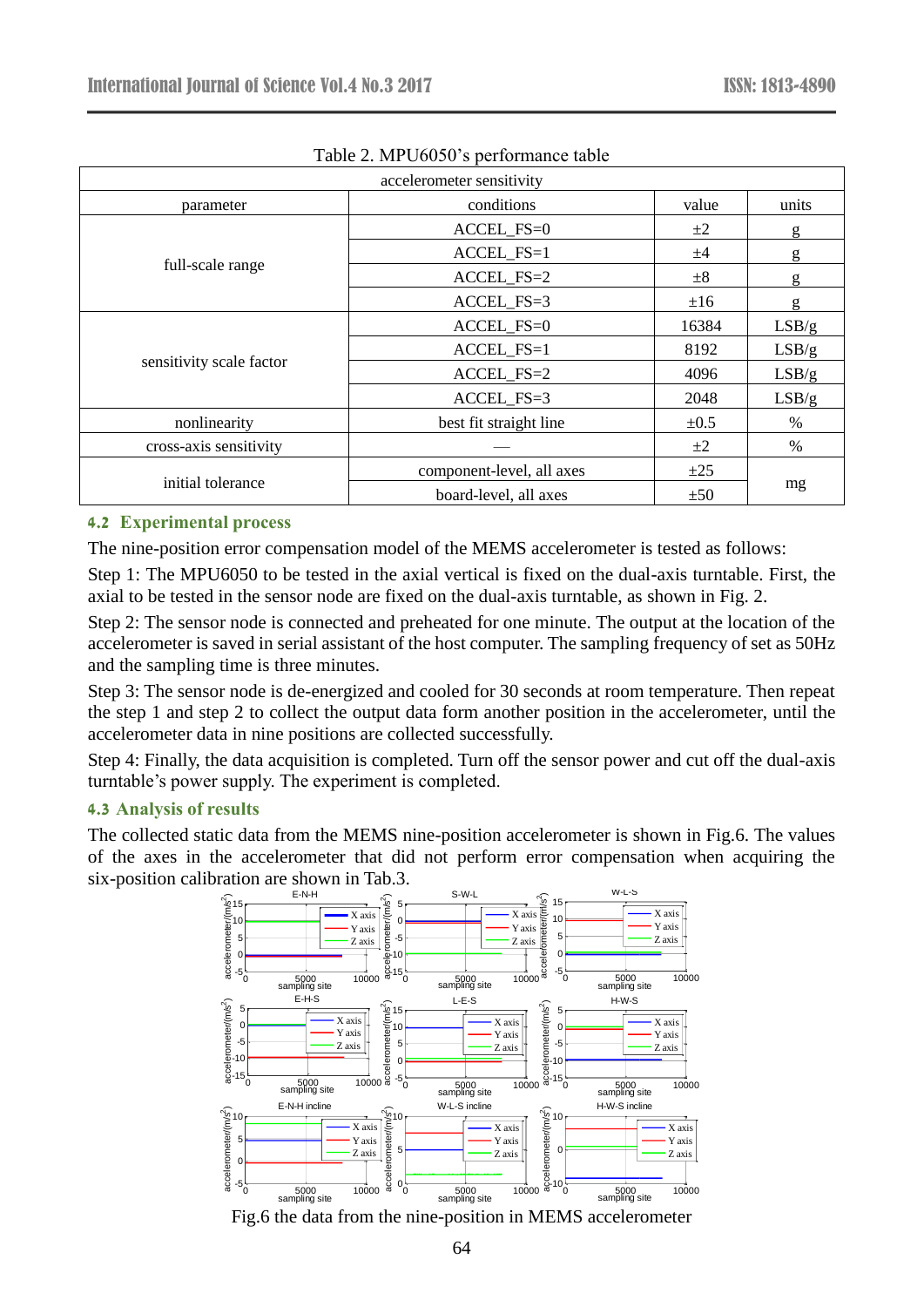| There exists anonipalities values appared from the accordination $\beta$ bin position $\beta$ |                     |                     |                     |  |  |
|-----------------------------------------------------------------------------------------------|---------------------|---------------------|---------------------|--|--|
| Position                                                                                      | X axis acceleration | Y axis acceleration | Z axis acceleration |  |  |
| $E-H-S$                                                                                       | $-0.2471$           | $-9.6218$           | 0.1834              |  |  |
| $E-N-H$                                                                                       | $-0.4171$           | 0.5134              | $-9.6974$           |  |  |
| $L-E-S$                                                                                       | 9.4642              | $-0.0457$           | 0.6515              |  |  |
| $S-W-L$                                                                                       | $-0.1419$           | $-0.0866$           | 9.7245              |  |  |
| $H-W-S$                                                                                       | $-9.6899$           | $-0.0654$           | $-0.1465$           |  |  |
| $W-L-S$                                                                                       | $-0.0327$           | 9.5436              | $-0.3122$           |  |  |

Table 3. The uncalibrated values acquired from the accelerometer's six-position /g

The collected value of each position in the accelerometer is taken into the accelerometer six position and the nine position error model. So the error parameter can be obtained. In the case that the error parameters are taken into the respective compensation model, the corrected output value of the accelerometer is obtained. The data from the six-position in the MEMS accelerometer and the data calibrated by nine-position accelerometer are compared, as shown in Tab.4

Table 4. The data comparison from six-position and nine-position calibration of MEMS

| accelerometer/g |
|-----------------|
|                 |

| Position | Six-position calibration |           | Nine-position calibration |           |           |           |
|----------|--------------------------|-----------|---------------------------|-----------|-----------|-----------|
|          | X axis                   | Y axis    | Z axis                    | X axis    | Y axis    | Z axis    |
| $E-H-S$  | $-0.0031$                | $-9.7334$ | $-0.0094$                 | 0.0023    | $-9.7912$ | $-0.0038$ |
| $E-N-H$  | $-0.0039$                | 0.0024    | $-9.7674$                 | 0.0035    | 0.0025    | $-9.7989$ |
| $L-E-S$  | 9.7142                   | $-0.0127$ | $-0.0075$                 | 9.7952    | $-0.0049$ | $-0.0031$ |
| $S-W-L$  | $-0.0319$                | $-0.0086$ | 9.7445                    | $-0.0142$ | $-0.0032$ | 9.7935    |
| $H-W-S$  | $-9.7389$                | $-0.0454$ | $-0.0054$                 | $-9.7813$ | $-0.0114$ | $-0.0034$ |
| W-L-S    | $-0.0324$                | 9.7023    | $-0.0622$                 | $-0.0087$ | 9.7934    | $-0.0042$ |



Fig.7 Acquisition calibration data after accelerometer nine position

As can be seen from Tab.3 and Tab.4, through the six-position and nine-position calibration model, both the six-position and nine-position calibration model can improve the accuracy of the accelerometer. The data of the six-position sensitive axis differs from the theoretical mean value by  $5.48\times10^{-2}$ , while the data of the nine-position sensitive axis differs from the theoretical mean value by